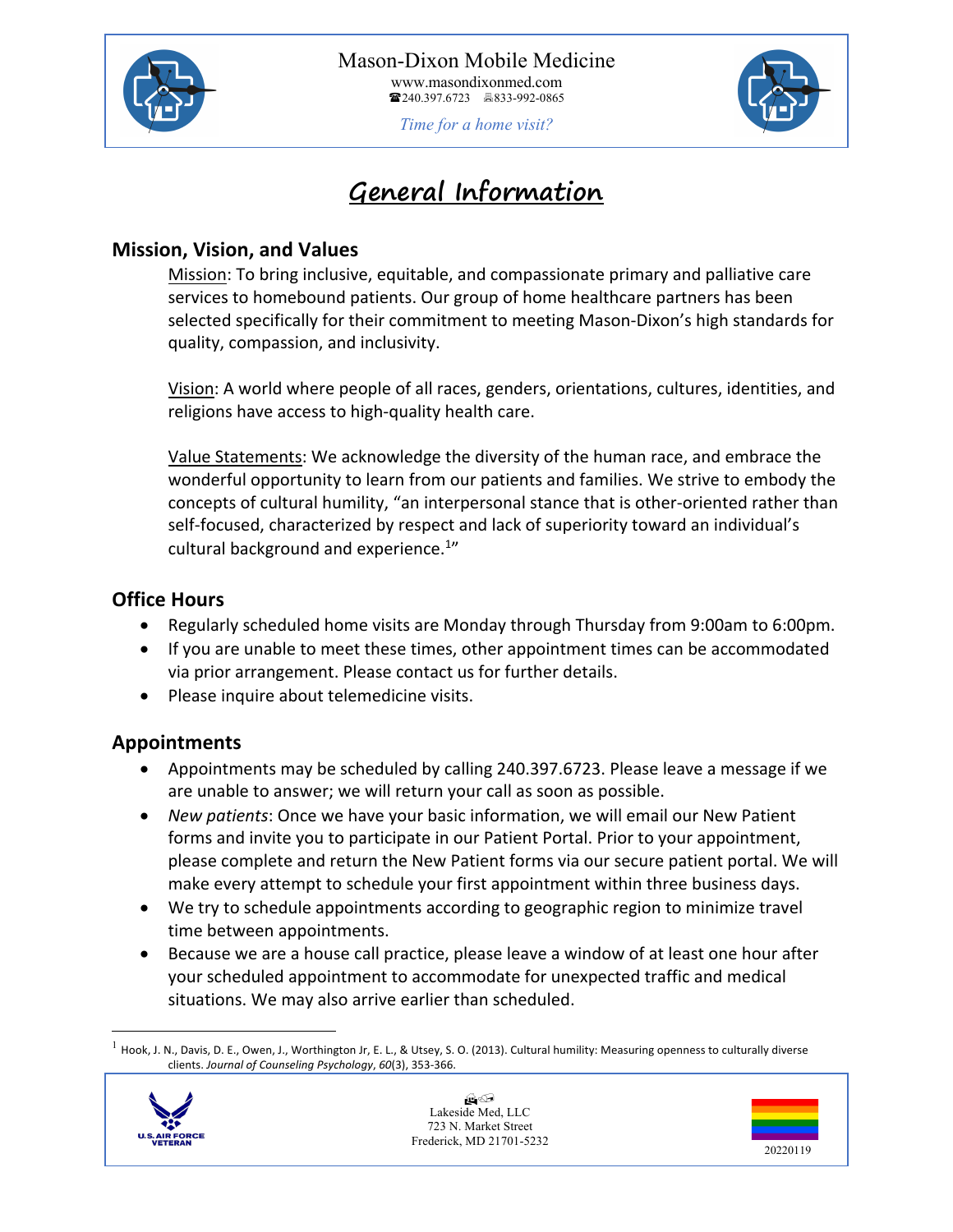



- *Time for a home visit?*
- Kindly provide at least 24 hours' notice if you are unable to keep your appointment. This will help us to offer the appointment to other patients who may need a house call.

## **Your First Visit**

Please let us know if there's anything in particular we should know about your residence. For example: Do you have aggressive pets? Is your driveway difficult to find?

Please have the following information available when we arrive for your first visit:

- $\sqrt{\phantom{a}}$  insurance cards for verification
- $\sqrt{\phantom{a}}$  contact information for all healthcare providers caring for you
- $\sqrt{\phantom{a}}$  contact information for all medical equipment companies you use
- $\sqrt{\ }$  immunization records (flu, pneumonia, shingles, tetanus, etc.)
- $\sqrt{\phantom{a}}$  containers for all medications (prescription AND over-the-counter), herbal preparations, and nutritional supplements
- $\sqrt{\phantom{a}}$  advance directives (we prefer Five Wishes, www.fivewishes.org)
- $\sqrt{\phantom{a}}$  medical power-of-attorney
- $\sqrt{\phantom{a}}$  original signed copy of all New Patient Intake Forms (available on our website)

#### **Fees, Billing and Co-pays**

We gladly bill your insurance carrier for any and all services rendered. You are responsible for co-pays (if indicated) at the time of your visit, and any amounts not reimbursed by your insurance carrier. Please refer to our fee schedule, or contact us with questions about your bill.

Should you encounter financial difficulties, we are happy to entertain payment arrangements on a case-by-case basis.

#### **Prescription Refills**

We try to provide prescriptions three months at a time, however this may not always be possible. For **ALL** medication refills, contact the pharmacy **directly** first. If there are no refills left, contact the office to set up an appointment (house call or telemedicine). We will do our best to make sure all refills are addressed at each visit, so lease make sure to review all of your medications BEFORE your appointments. Refills take up to 48 hours to process.

When contacting the office for refills, be sure to include the following information:

 $\sqrt{ }$  name of medication



 $\mathbb{H}^{\bigotimes}$ Lakeside Med, LLC 723 N. Market Street Frederick, MD 21701-5232